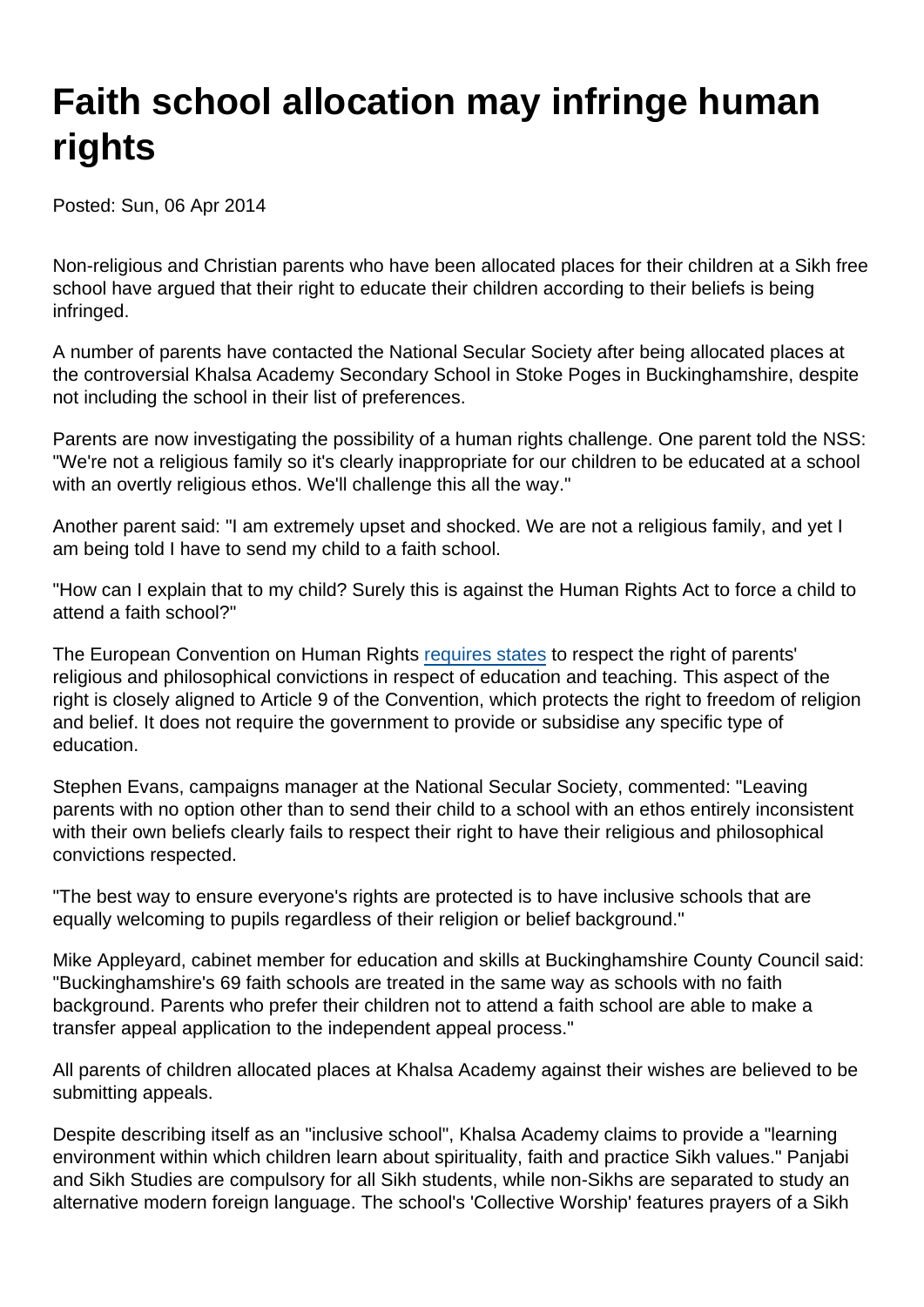nature, and a [religious questionnaire](http://www.khalsasecondaryacademy.com/files/ksa-religious-questionnaire2014.pdf) for parents wishing to send their child to the school makes clear that the school has "regular religious functions" in which families are expected to take part.

In a [video](http://vimeo.com/75824645) on the school's website, Nick Singh Kandola, Chair of the school's board of Trustees, says "As Sikhs we believe this is a unique opportunity. This life time is given to us on earth to help those in need, to excel in ourselves and to find God – that's our purpose here and we want to teach children those core values."

The school offers exclusively vegetarian meals with parents not permitted to make packed lunches in order to stop meat, fish, or eggs being brought onto site, which is also regarded as a place of worship. However, the school's head has [claimed in the local media](http://www.getbucks.co.uk/news/local-news/vegetarian-school-meals-health-reasons-6809067) that the school meals policy is simply based on trying to "encourage a healthy diet" rather than faith reasons.

The school, which opened as a free school in September 2013, has been the subject of a bitter dispute over where it should be sited.

Local campaigners argue that there is no need for a new school in the area and that the village lacks the infrastructure to cope with a large school. It is thought the majority of pupils attending the school will be bussed in from surrounding areas with higher proportions of Sikhs.

An application for the Khalsa Secondary Academy to stay at its Stoke Poges location beyond its current one-year agreement, which runs out in July, was rejected by South Bucks District Council in January. The Department for Education, which purchased the former office block and surrounding land for a reputed £4.5m, has now posted a new application with the Council.

Trevor Egleton, District Councillor for South Bucks, commented: "This application has been a travesty from the very beginning. The Department for Education have acted like the worst developer in the world, with every single aspect of what they are proposing in contravention of several national and local planning policies."

Parents that have been allocated places at the school have 20 school days from the notification date to submit their admissions appeals.

See also: [Row as atheist pupils are sent to vegetarian Sikh school](http://www.telegraph.co.uk/education/educationnews/10745673/Row-as-atheist-pupils-are-sent-to-vegetarian-Sikh-school.html)

- [Share on What's App](whatsapp://send?text=http://www.secularism.org.uk/news/2014/04/faith-school-allocation-infringes-human-rights?format=pdf)
- [Share on Facebook](https://www.facebook.com/sharer/sharer.php?u=http://www.secularism.org.uk/news/2014/04/faith-school-allocation-infringes-human-rights?format=pdf&t=Faith+school+allocation+may+infringe+human+rights)
- [Share on Twitter](https://twitter.com/intent/tweet?url=http://www.secularism.org.uk/news/2014/04/faith-school-allocation-infringes-human-rights?format=pdf&text=Faith+school+allocation+may+infringe+human+rights&via=NatSecSoc)
- [Share on Email](https://www.secularism.org.uk/share.html?url=http://www.secularism.org.uk/news/2014/04/faith-school-allocation-infringes-human-rights?format=pdf&title=Faith+school+allocation+may+infringe+human+rights)
- [Subscribe to RSS Feed](/mnt/web-data/www/cp-nss/feeds/rss/news)

Tags: [Education,](https://www.secularism.org.uk/news/tags/Education) [Equality & Human Rights,](https://www.secularism.org.uk/news/tags/Equality+&+Human+Rights) [Faith Schools](https://www.secularism.org.uk/news/tags/Faith+Schools), [Human Rights](https://www.secularism.org.uk/news/tags/Human+Rights)

## Related Campaigns

[Education & schools](https://www.secularism.org.uk/education/)